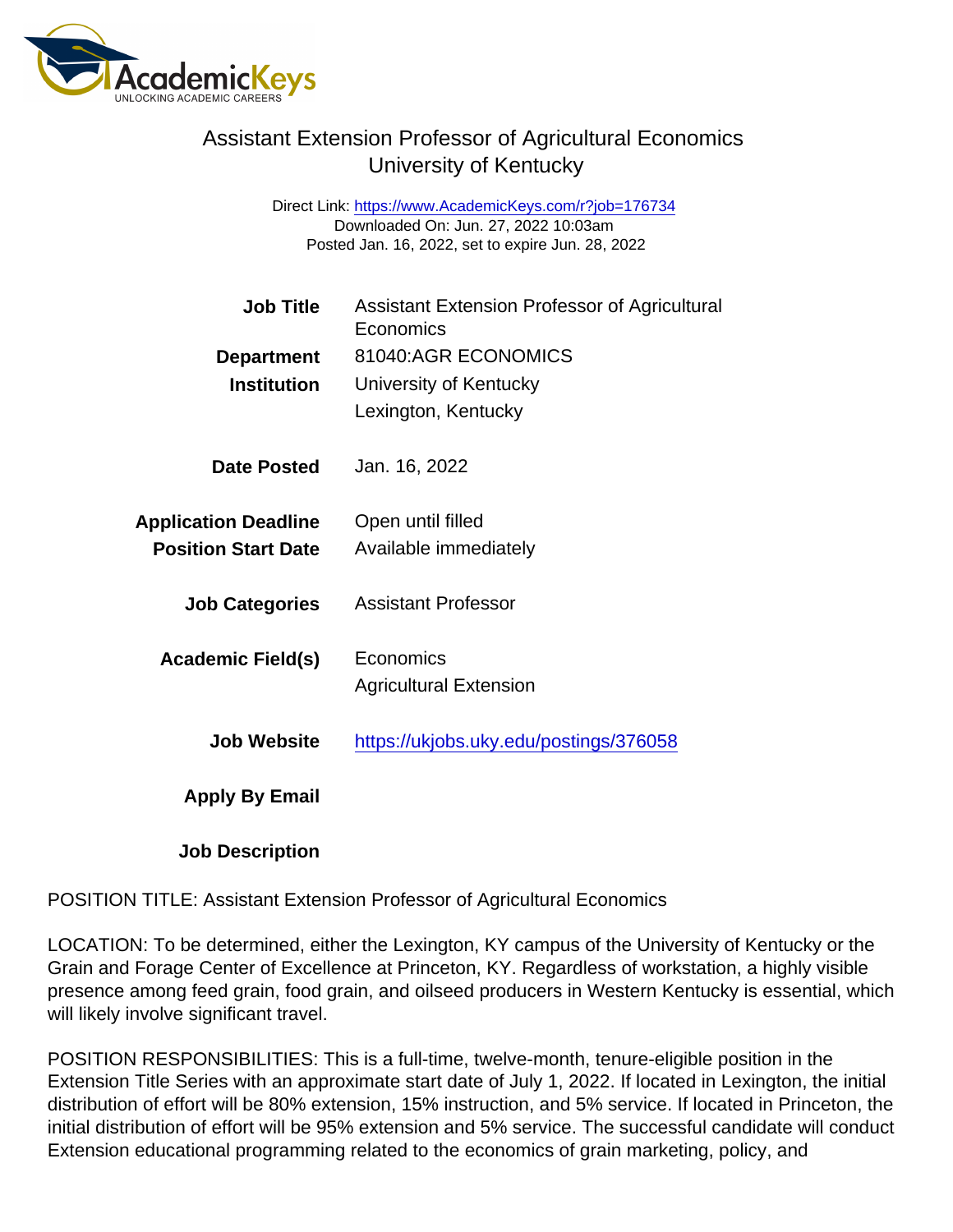Direct Link: <https://www.AcademicKeys.com/r?job=176734> Downloaded On: Jun. 27, 2022 10:03am Posted Jan. 16, 2022, set to expire Jun. 28, 2022

production. In addition to developing outreach efforts targeted to county Extension agents, farmers, and other stakeholders, our new colleague will conduct applied research that supports and informs those outreach efforts.

The successful candidate is expected to develop Extension programming on: 1) grain and oilseed commodity outlook and marketing; 2) crop insurance; 3) federal farm programs; and 4) the economics of grain and oilseed production, storage strategies and supply chains. The latter is expected to occur primarily through participation in interdisciplinary applied research efforts. Our new colleague is also expected to: 1) attract extramural funding to support Extension programming efforts and graduate students; 2) interact with professional colleagues at the regional and national levels; 3) be engaged with farm/commodity organizations and industries in the state that focus on grains, 4) create appropriate Extension educational materials including, but not limited to, articles in trade press and refereed extension outlets; and 5) publish in refereed journals.

QUALIFICATIONS: A Ph.D. in agricultural economics, economics, or a closely related field. Outstanding written and verbal communications skills.

SALARY AND BENEFITS: Salary and fringe benefits are competitive with those of other leading landgrant universities. Employment at UK is subject to funding availability and comes with diverse rewards, focusing on your total well-being and career development, with leadership striving to provide a strong work-life integration. The university generously contributes to employees' retirement plans, medical coverage, and life insurance. In addition, UK offers optional benefits such as dental and vision insurance, additional retirement plans and much more. To learn more about these benefits, please visit: https://www.uky.edu/hr/benefits.

APPLICATION: Application can be made online at https://ukjobs.uky.edu/postings/360402 and requires a cover letter, curriculum vitae, graduate degree transcripts, contact information for three references, and a job market paper (upload as Specific Request #1).

Applications will be reviewed beginning January 2, 2022 and continue until the position is filled.

CONTEXT: For more information about the Department of Agricultural Economics, please visit http://agecon.ca.uky.edu/. The College of Agriculture, Food and Environment (CAFE) is fulfilling the land-grant promise of educational excellence, civic leadership, transformational research, and shared knowledge serving the common good. We serve the people of the Commonwealth and across the world through education, outreach, service, and research by finding solutions to improve lives today and create a sustainable future. We integrate teaching, research, and extension in our work. We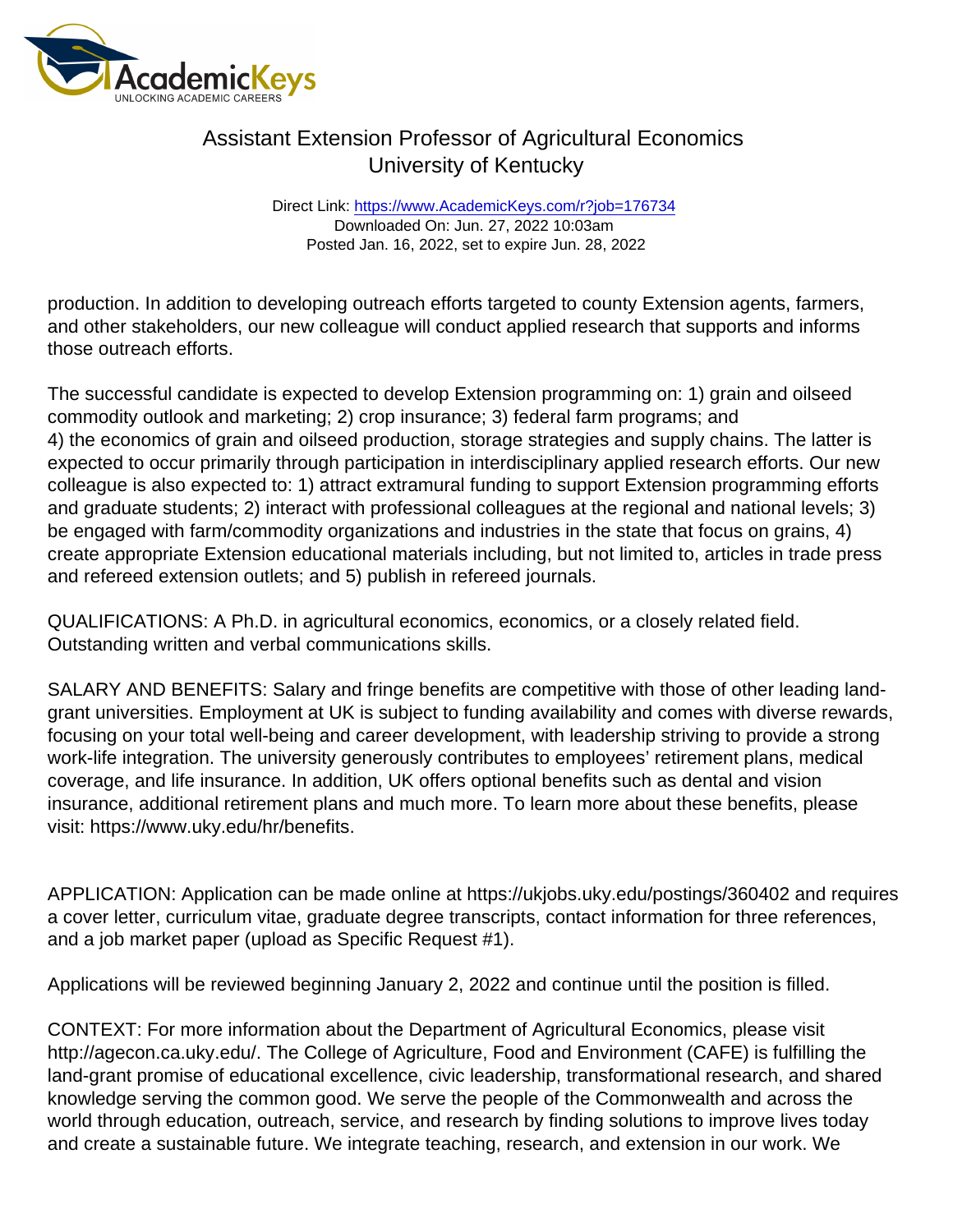Direct Link: <https://www.AcademicKeys.com/r?job=176734> Downloaded On: Jun. 27, 2022 10:03am Posted Jan. 16, 2022, set to expire Jun. 28, 2022

recruit, retain, and graduate students who are competent, responsible, and workforce ready. For more than 130 years, CAFE has provided research results to the community. From traditional labs and research farms to high- tech diagnostic and research centers, we offer science-based, practical solutions that affect the everyday lives of Kentuckians and people around the world. Our Cooperative Extension programs are engaged in Kentucky's 120 counties, identifying and addressing needs not only in agriculture and natural resources, but also 4-H and youth development, family and consumer sciences, as well as community & economic development.

The University of Kentucky and the College of Agriculture, Food and Environment are committed to creating a diverse, equitable, and inclusive environment of mutual respect where all members of our community are able to fully engage, belong, and succeed. We support and welcome applicants of all identities such as but not limited to race, ethnicity, gender identity and expression, perspectives, beliefs, sexual orientation, national origin, religious belief, age, and all qualified candidates are encouraged to apply. The University of Kentucky is an equal opportunity university. We encourage applications from women, minorities, and all interested and qualified people. The EEO Coordinator is Tim West, S-105 Agricultural Science North, University of Kentucky, Lexington, KY 40546-0091.

Given the COVID-19 pandemic, and the need to protect our university community including our students, staff, faculty and visitors, the University of Kentucky is requiring COVID-19 vaccination for all new hires prior to starting employment. Therefore, as of October 18, 2021, all new hires prior to their first day of employment must submit appropriate documentation showing, i) completion of the first vaccination against COVID-19, or ii) completion of the full vaccination series against COVID-19, or iii) approved exemption (medical contraindications or a sincerely held religious belief) through the formal exemption process from the COVID-19 vaccination requirement. For those employees who have completed the first vaccination against COVID-19 prior to their first day of employment, the second vaccination (if applicable) must be completed following the vaccination recommended schedule to be considered fully vaccinated.

Contact Information

Please reference Academickeys in your cover letter when applying for or inquiring about this job announcement.

**Contact** 

,